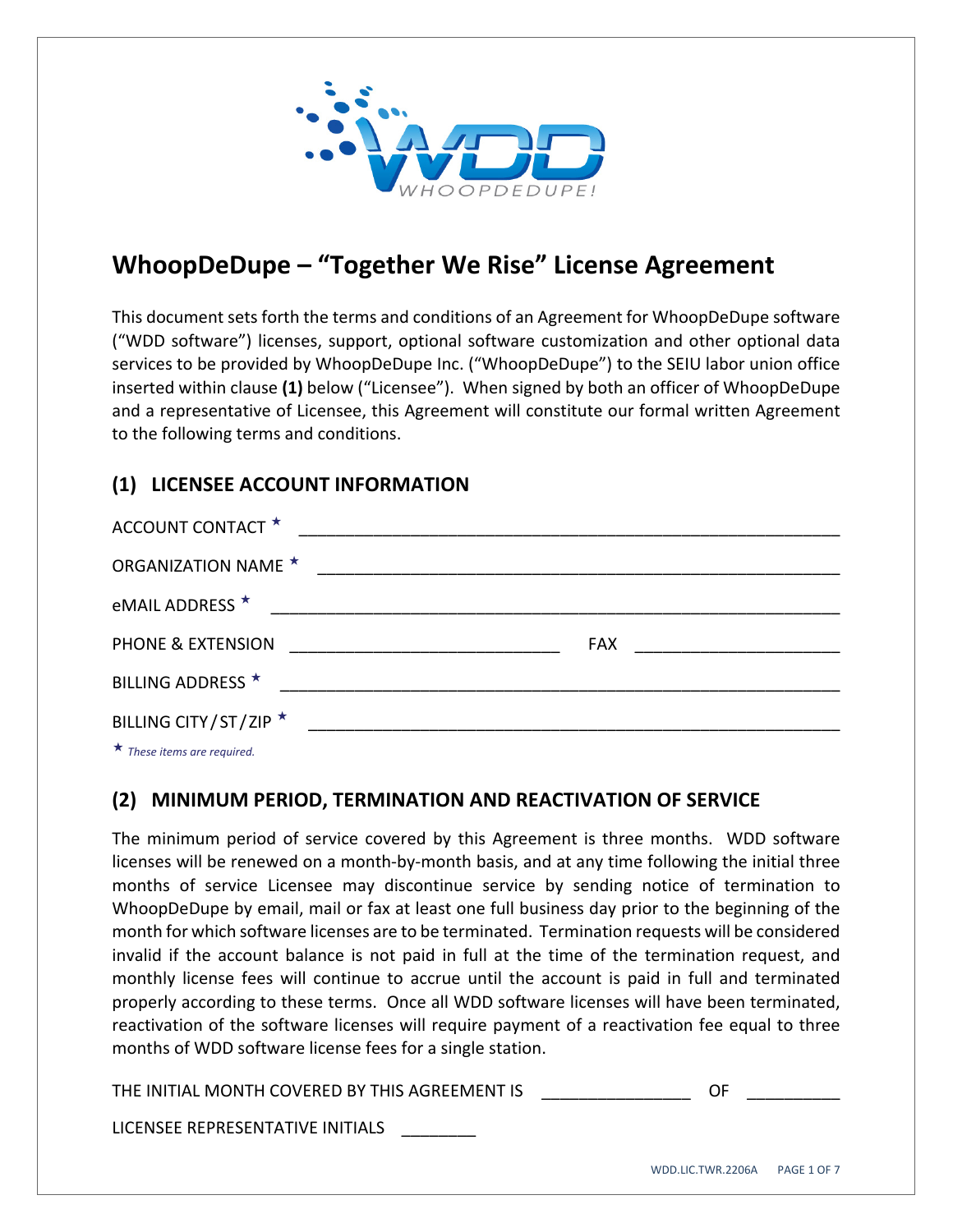#### **(3) COVERED SERVICE, LICENSE FEES AND SUPPORT FEES**

**a.** This "Together We Rise" License Agreement covers WDD software "Full Service" on unlimited stations at a capped license fee rate of **\$###** per month. In addition to unlimited stations, this special Agreement covers activation and all support for the customized "Together We Rise" ("TWR") services listed in paragraph **(c)** below as items (7 *‐ TWR*), (8 *‐ TWR*), (9 *‐ TWR*), (10 *‐ TWR*), (11 *‐TWR*) and (12 *‐TWR*).

**b.** WDD software "Full Service" covers the processing of unlimited files containing up to one million records each, and this service permits the combination of up to thirty-two files at a time into new combined files containing up to ten million records each. The features and capabilities of WDD software are not covered in detail within this Agreement; however, in summary the software includes capabilities to capture, convert, standardize, enhance, de-duplicate, match and merge data files, and it is particularly useful for processing uncommon file formats and data files with numerous data format or content problems.

**c.** This "Together We Rise" License Agreement covers (1) legislative district assignment service for a single Licensee selected state if the statewide voter data is made available by WhoopDeDupe or acquired independently by Licensee in adherence to applicable state and federal statutes (legislative district assignment service may be offered for additional states if arranged separately); (2) voter match and "proximity match" service for a single Licensee selected state if the statewide voter data is made available by WhoopDeDupe or acquired independently by Licensee in adherence to applicable state and federal statutes (voter match and "proximity match" service may be offered for additional states if arranged separately); (3) "registry match" service enabling users to upload their own master match files; (4) union signatory employer payroll deduction summary file processing features; (5) optional activation of integrated SmartSoft CASS API service billed separately by Datatech SmartSoft Inc.; (6) local membership database integration if Licensee uses a WhoopDeDupe preferred membership software vendor product; (7 *‐TWR*) automatic nightly local union member "registry" refresh if the local union member database is accessible and compatible with this member "registry" feature; (8 *‐ TWR*) employer member update file processing and reconciliation of processed member records with local union member database records if the local union member database is accessible and compatible with this member data processing service (sometimes referred to as "member data updating", "audit updating" or "seniority updating"); (9 *‐TWR*) authorization card data standardization (employer, worksite, union division and job classification field values) and reconciliation of authorization card signers with local union member database recordsif the local union member database is accessible and compatible with this authorization card processing service; (10 *‐TWR*) automatic scheduled SEIU Ada API membership data submissions for Catalist processing and SEIU Member VAN updating if the local union member database is accessible and compatible with this SEIU Ada API submission service; (11 *‐TWR*) automatic nightly generation of a "Member Legislative File" with legislative districts, member election participation and FEC campaign contribution data appended if the local union member database is accessible and compatible with this feature and if the statewide voter data is made available by WhoopDeDupe or acquired independently by Licensee in adherence to applicable state and federal statutes; (12 *‐TWR*) automatic nightly generation of a local union membership duplication summary report identifying high probability duplicate member record pairs and lower probability duplicate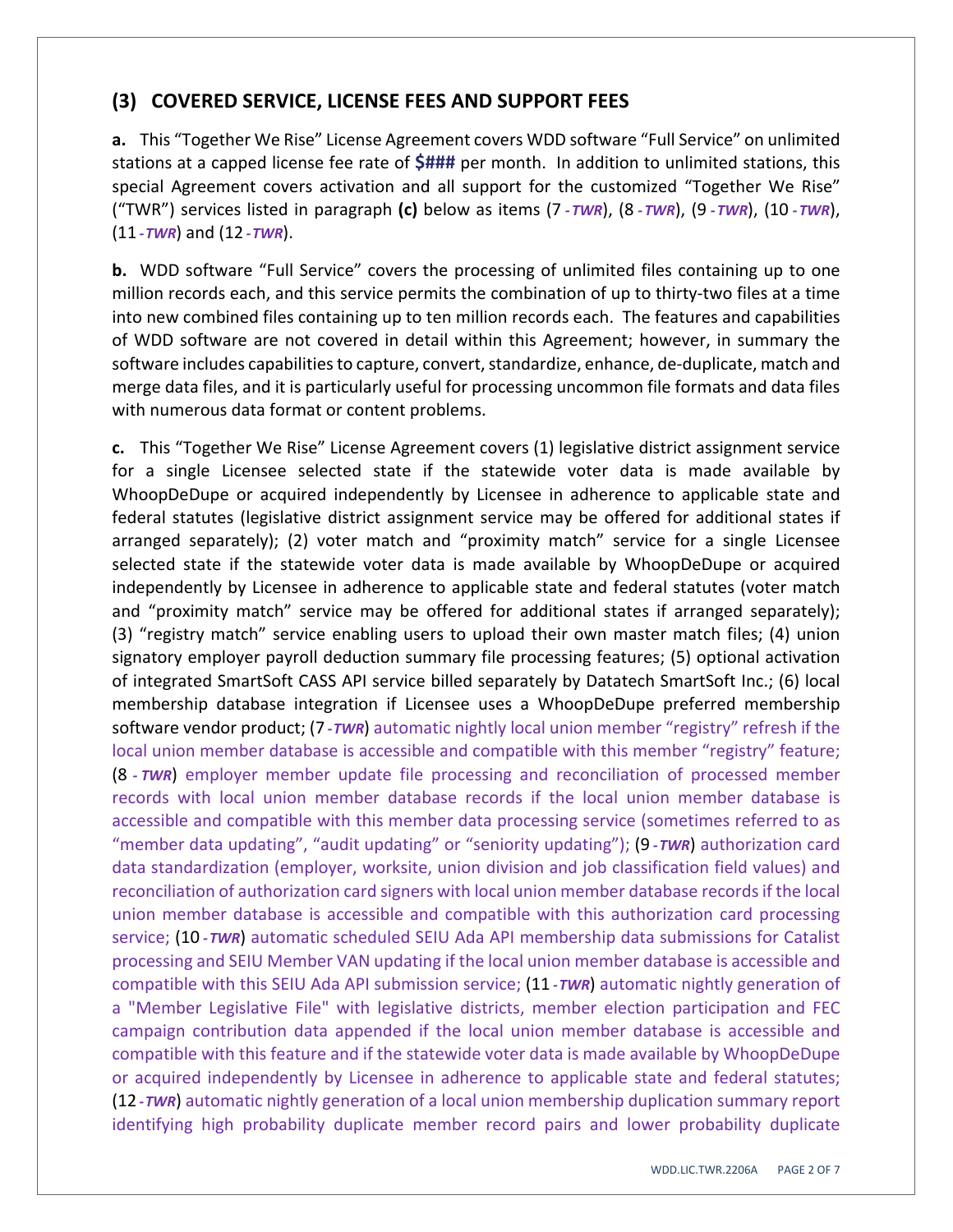member record pairs if the local union member database is accessible and compatible with this feature; and potentially (13) other specific features which might apply to Licensee. These additional services and features are documented separately.

**d.** This "Together We Rise" License Agreement covers all phone, email and web support pertaining to software problems or concerns; all basic phone, email and web support of users attempting to utilize the product in the first two monthsfollowing installation; and all reasonable support calls throughout the term of this Agreement. This Agreement covers resolution of most software problems so long as WhoopDeDupe determines that a problem identified by Licensee is a significant problem which should be covered under this Agreement. There are no fees for the initial software installation, activation or configuration. Separate support fees will likely never apply; however, WhoopDeDupe reserves the right to bill for support at an hourly rate of \$120 per hour if deemed necessary by either WhoopDeDupe or by Licensee. Unique needs or projects may be addressed separately outside the scope of this Agreement, or if both parties choose, simply billed at \$120 per hour within the scope of this Agreement.

## **(4) TERMS OF PAYMENT**

**a.** By signing this Agreement, Licensee agrees to the following payment terms.

**b.** Licensee agrees to pay a flat monthly license fee of **\$###** covering unlimited station licenses across all local union departments and support of all special TWR services listed in paragraph **(c)** of clause **(3)** above. WhoopDeDupe willsubmit an invoice to Licensee on the tenth day or nearest business day to the tenth day of each calendar month, until Licensee choosesto terminate service per clause **(2)** above.

**c.** Licensee accepts all payment terms on this account as billed by WhoopDeDupe, and Licensee agrees to make timely payment in compliance with such terms. Current terms are payment in full within 25 days of invoice date, with an additional grace period of 10 days after which late fees may accrue.

**d.** Licensee agrees to pay WhoopDeDupe a 5%, or lower if required by law, late fee penalty per month for each month payment is late or insufficient according to payment terms specified hereinabove. WhoopDeDupe may choose to waive this penalty fee.

## **(5) SALES & USE TAX**

If Licensee is physically located in Minnesota, WhoopDeDupe will most likely be required to apply sales tax against all regular monthly software license fees and service fees at a rate associated with the 9-digit ZIP code of the Licensee's billing address – determined using the Minnesota Department of Revenue ZIP code "Sales Tax Rate Calculator". If Licensee is not located in Minnesota, Licensee may be required to report and remit use tax to appropriate state and/or local tax authorities.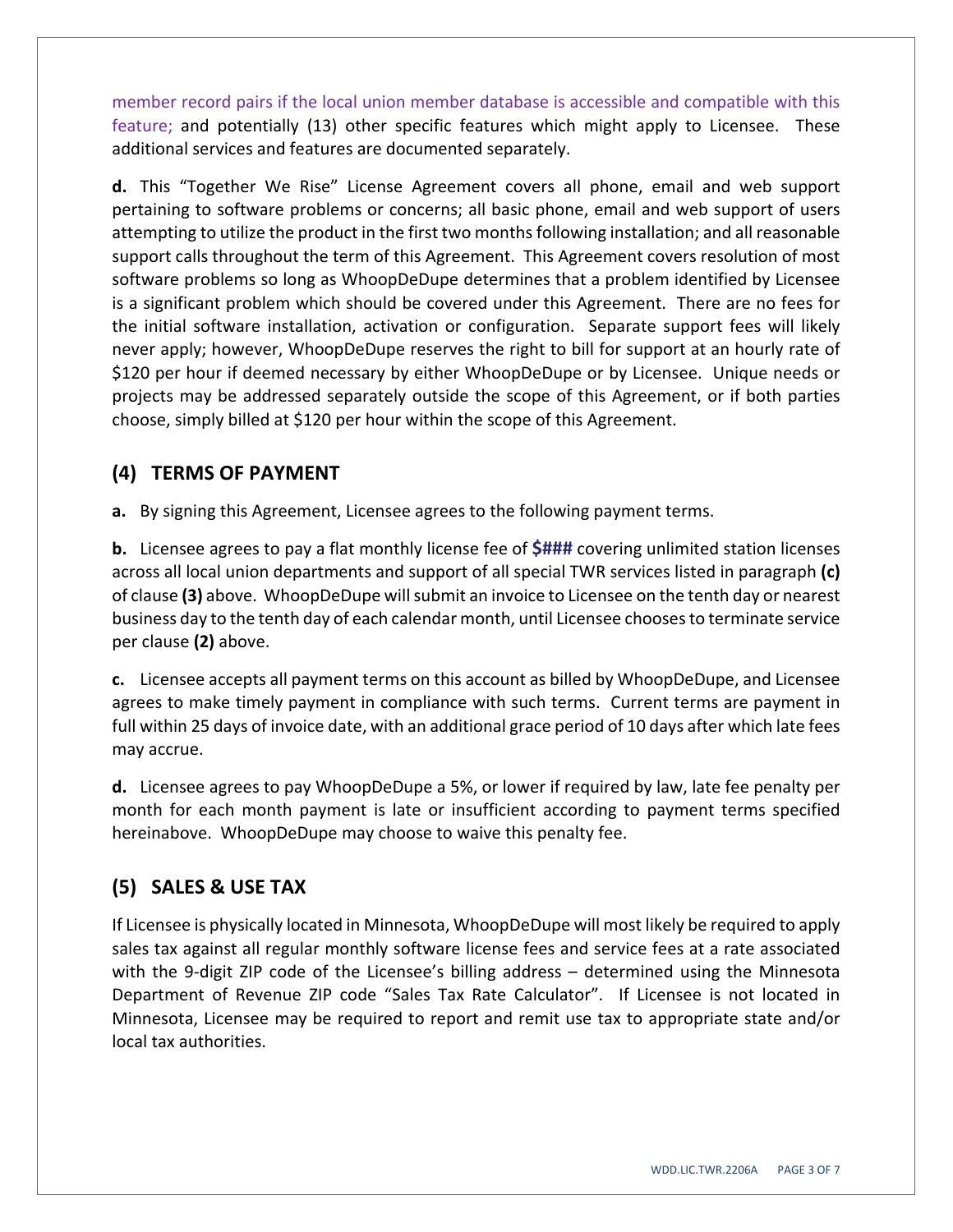#### **(6) DATA PRIVACY AND PROTECTION**

**a.** The default WDD software configuration covered by this Agreement does not include features or capabilities which (a) permit remote systems to access the local systems or data; (b) compromise or weaken firewall, network or machine security; or (c) submit or post any uploaded file data or local union membership data to any off‐site system, machine or party, with the exception of deliberate data submissions initiated or scheduled by the user. Licensee may choose to have special or custom features enabled which are not included within the default WDD software configuration, and these special or custom features may access remote servers and submit or post processed data or software user entries or requests to appropriate secure remote servers for the purpose of accessing specific data services required by Licensee.

**b.** If Licensee shall send data files to WhoopDeDupe for assistance with data processing, WhoopDeDupe shall only process these data files on systems protected with levels of security which prevent unauthorized persons from accessing these data files. WhoopDeDupe shall maintain data files for 30 to 60 days, and the data files shall only be used to support Licensee if and when Licensee shall request or require additional assistance with data files. Any files provided by Licensee in the possession of WhoopDeDupe shall be and forever remain exclusively the property of Licensee.

## **(7) SOFTWARE UPDATES**

All WDD software updates shall be made available to Licensee at no cost for as long as Licensee account shall remain in good standing. Installing, updating or uninstalling WDD software versions will never compromise or affect processed data or compromise the configuration of WDD software, unless WDD data files, resource files or data directories shall be manually removed or altered by another third party process or system.

## **(8) TITLE, COPYRIGHT, AND PROTECTION OF CODE**

Title, ownership rights, and intellectual property rightsin and to the WDD software and itssource code shall remain with WhoopDeDupe. The copyright laws of the United States and international copyright treaties protect the software and its source code.

Licensee MAY NOT:

- modify, translate, reverse engineer, decompile, or disassemble the software, except and only to the extent that such activity is expressly permitted by applicable law notwithstanding this limitation;
- create derivative works based on the software or its source code; or
- distribute copies of the software outside the scope of this Agreement.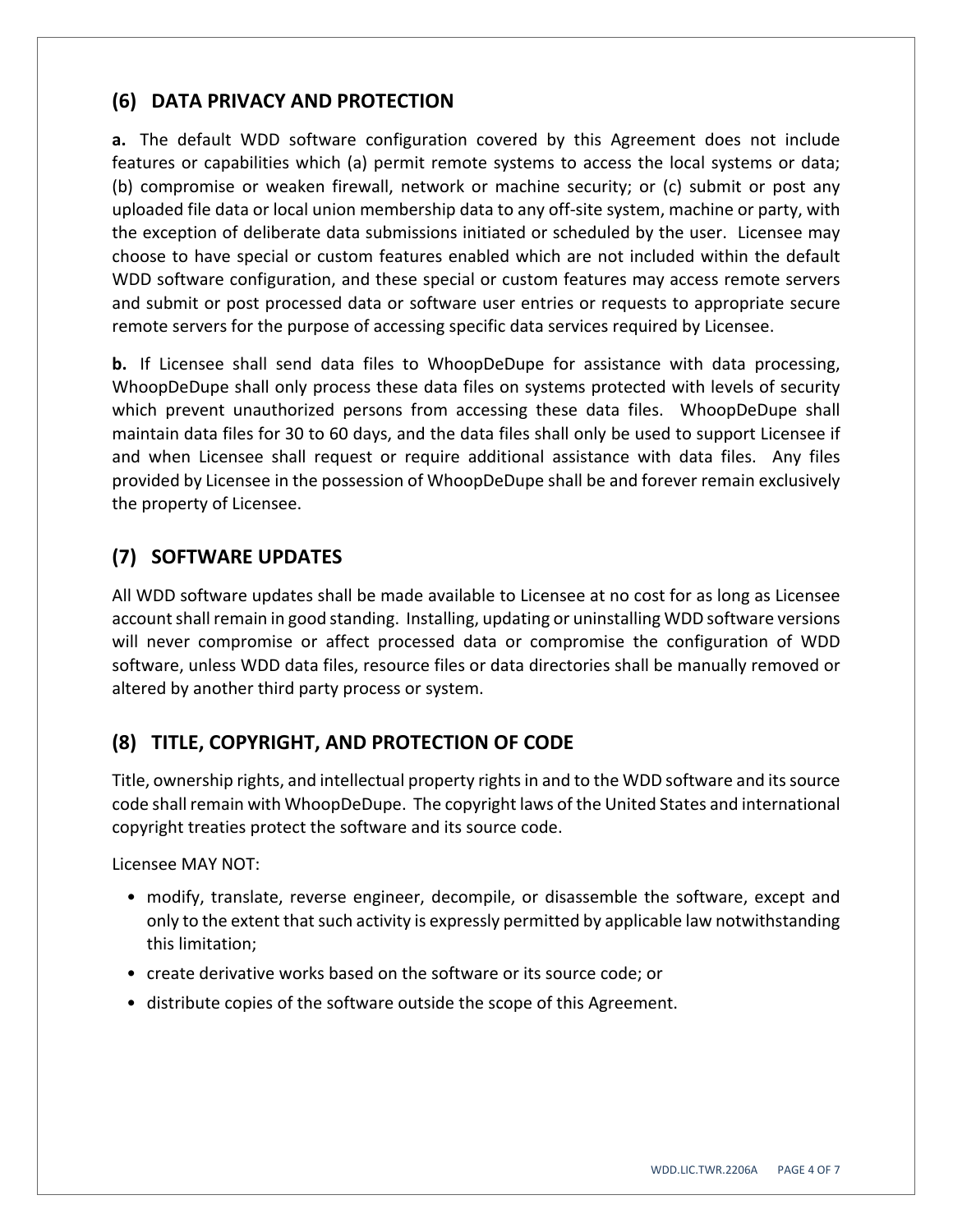#### **(9) CONFIDENTIALITY**

**a.** The licensed software and this Agreement contain confidential and proprietary information and trade secrets of WhoopDeDupe. As used in this Agreement, "Confidential Information" means (1) the licensed software and this Agreement; (2) all other proprietary, confidential or trade secret information which is clearly labeled or designated in writing as confidential, proprietary or the like by the disclosing party; (3) information disclosed orally with a designation of such information as secret, confidential or proprietary prior to or during the oral disclosure and a subsequent reduction of such information to a writing labeled confidential, proprietary or the like and sent to the party to whom the disclosure was made within 15 days after the oral disclosure; and (4) any other information that, although not designated as such by the disclosing party, is of a type and nature that a reasonable person would expect that it be treated as confidential and/or proprietary. Notwithstanding the foregoing, information shall not be considered Confidential Information to the extent that such information: (i) can be demonstrated to be already known to the receiving party free of any restriction at the time it is obtained from the other party; (ii) is subsequently learned from an independent third party free of any restriction and without breach of this Agreement or any other agreement; or (iii) is required to be disclosed by applicable law.

**b.** Each of WhoopDeDupe and Licensee agree that it will not, during the term of this Agreement and without regard to when or for what reason this Agreement shall terminate, disclose to any other person or entity any Confidential Information received from the other, except as strictly necessary (1) in connection with its performance under this Agreement, (2) in connection with any pending action related to this Agreement, or (3) as required by a court of competent jurisdiction. Notwithstanding the provisions of this clause **(9)**, the parties may disclose Confidential Information to their respective affiliates, accountants, attorneys, and other similar professional advisors with a need to know such information as long as the entity or person to which Confidential Information is disclosed is subject to obligations of confidentiality with the same effect as those specified in this clause **(9)**. Notwithstanding the foregoing, WhoopDeDupe and any independent contractors which it uses to support the licensed software may exchange information in connection with this Agreement so long as such independent contractors are subject to obligations of confidentiality.

#### **(10) LIMITED WARRANTY AND DISCLAIMER OF WARRANTY**

**a.** Certain end users may have unique needs which are not accommodated by WDD software, and therefore WhoopDeDupe cannot guarantee that WDD software will adequately satisfy all requirements of all users.

**b.** WhoopDeDupe makes no representation or warranty that the WDD software or any associated documentation are "error‐free", or meet any user's particular standards, requirements, or needs. Should the software prove defective, WhoopDeDupe will address the proven defect in an appropriate manner so as to eliminate the defect.

**c.** This warranty is a limited warranty and it is the only warranty made by WhoopDeDupe. To the maximum extent permitted by applicable law, WhoopDeDupe disclaims all other warranties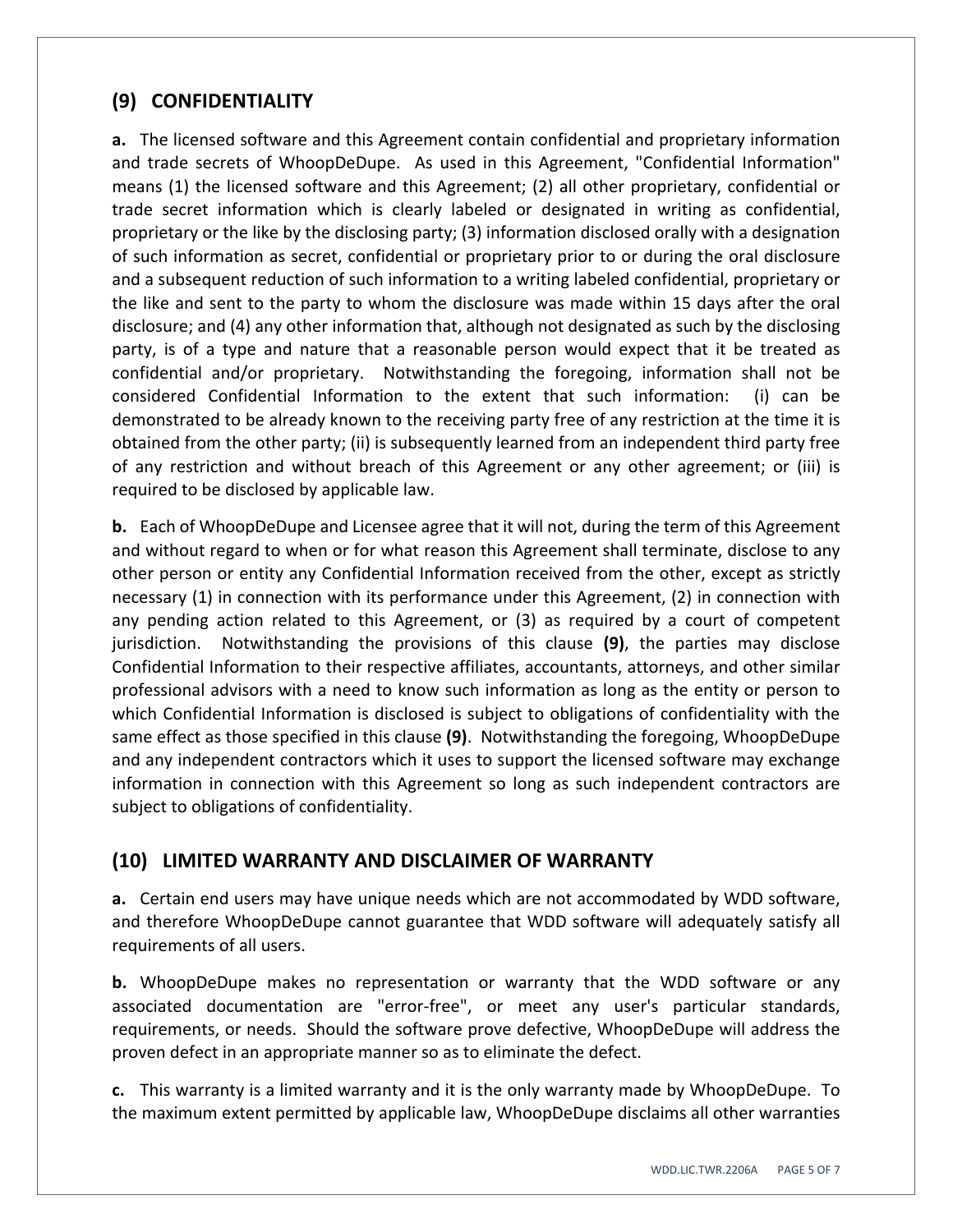and conditions, either expressed or implied, including but not limited to, implied warranties of fitness for a particular purpose, title, and non-infringement, with regard to the software, and the provision of or failure to provide support services. Some states/jurisdictions do not allow exclusions of an implied warranty, so the disclaimer may not apply to Licensee and Licensee may have other legal rights.

**d.** No WhoopDeDupe agent or representative is authorized to make any modifications or additions to this limited warranty. If Licensee makes any modifications to the software; if the software is subjected to accident, abuse, or improper use; or if Licensee violates the terms of this Agreement, then this warranty shall immediately be terminated. This limited warranty shall not apply if the software is used on or in conjunction with hardware or software other than the unmodified version of hardware and software with which the software is intended to operate or interface with.

## **(11) LIMITATION OF LIABILITY**

**a.** Under no circumstances, except in the case of WhoopDeDupe's willful misconduct, and under no legal theory, tort, contract, or otherwise, shall WhoopDeDupe, its related companies, or its suppliers be liable to Licensee or any other person or entity for any indirect, special, incidental, or consequential damages of any character (including, without limitation, damages of data, damages for loss of goodwill, work stoppage, loss of profit, computer failure or malfunction, U.S. Post Office charges, other third party data processing fees, or any and all other commercial damages or pecuniary losses) arising out of the use of or inability to use the software product or the provision of. Except in the case of WhoopDeDupe's willful misconduct, in no event will WhoopDeDupe'sliability for any damagesto Licensee and any other party exceed the total of the preceding 12 months of paid WDD license fees(specific to Licensee in question) regardless of the form of the claim, even if WhoopDeDupe shall have been informed of the possibility of such damages. Some states do not allow the exclusion or limitation of incidental or consequential damages, so this limitation may not apply to Licensee.

**b.** Licensee is solely responsible to any third party entity either using the software or to any third party entity receiving information or data from Licensee's installation of the software.

#### **(12) MISCELLANEOUS**

**a.** If any provision of this Agreement is found void or unenforceable for any reason, such provision shall be reformed only to the extent necessary to make it enforceable, and the remainder will remain valid and enforceable according to its terms. If any remedy provided is determined to have failed to meet its intended purpose, all limitations of liability and exclusions of damages as described in clauses **(10)** and **(11)** above shall remain in effect.

**b.** This Agreement shall be governed by, interpreted, and construed under Minnesota law as such law applies to agreements entered into and to be performed within Minnesota, except as governed by United States federal law.